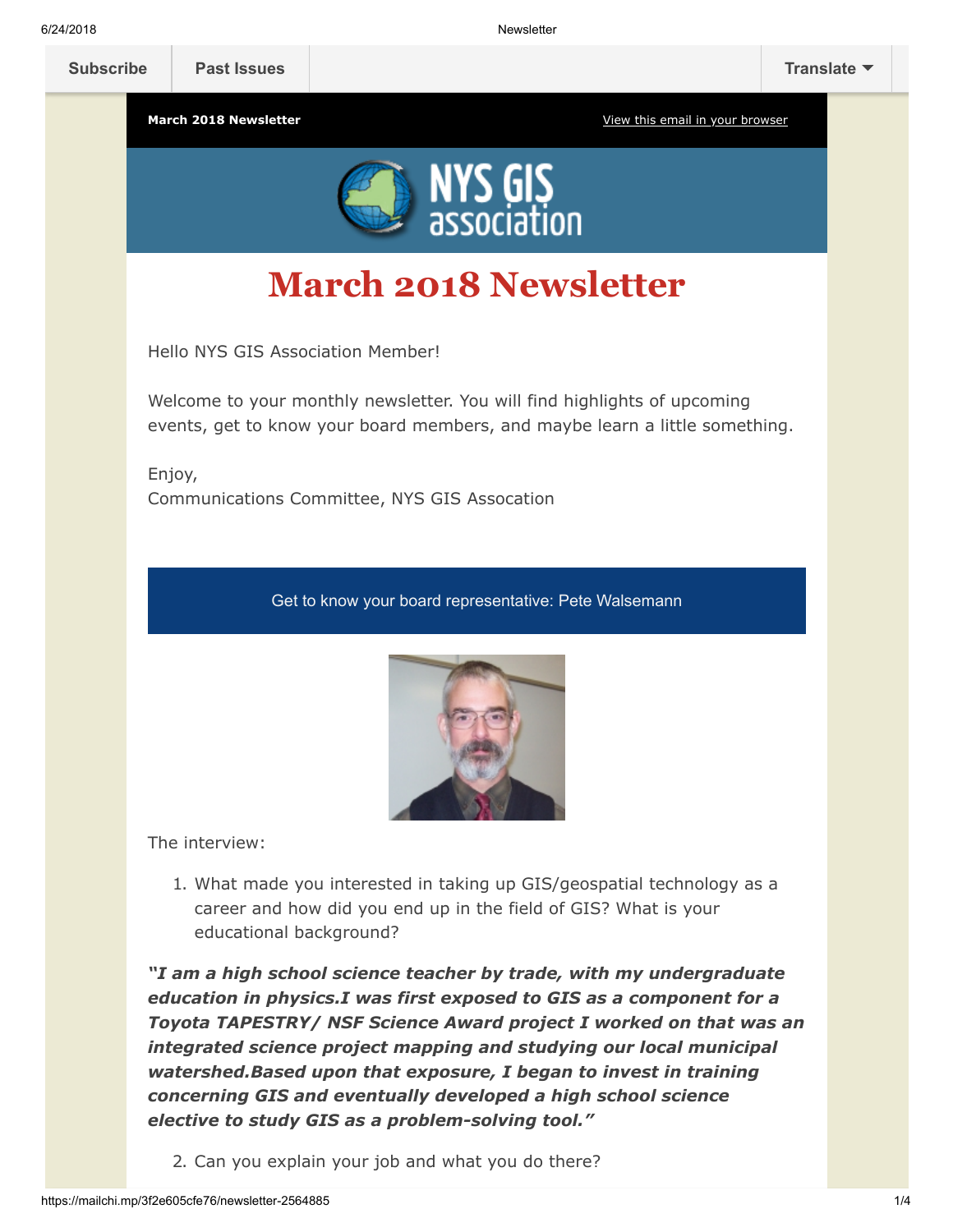**Subscribe "D[ifferent from GI](https://us9.campaign-archive.com/home/?u=79136ebe8b18b11ee073cc61c&id=787fea6e72)S** professionals, my work is strictly **[Subscribe](http://eepurl.com/c1OotD) Past Issues [Translate](javascript:;)**

> *to spatial technologies course which serves as a GIS introduction.In the high school class, we have more time so we always culminate the course with local data field work for area institutions.We have mapped municipal infrastructure features like sewer manholes, fire hydrants, signage, and the typical walking trails.We even developed a cemetery burial plot system based on high precision GPS coordinates."*

3. How did you get involved in the NYSGISA board? How long have you been a part of the committee?

*"I was solicited by past board members to help out. Mickey Dietrich had just been elected as President-elect at that time and the Board was in need of having a person fulfill his term as a director. This year marks my 5th and final year as a member of the Board of Directors, having had the pleasure of working with Julie Tolar, Susan Nixson, Mickey Dietrich, Colin Reilly and now Andy Mendola as Association presidents [and the rest of the great Directors and amazing Officers!] This has truly been a fun and worthwhile investment of time for me."*

4. What's the most interesting project that you have worked on and why?

*"Without question, our Emerging GIS initiative has been the most worthwhile. As part of a video project to illustrate how to implement a municipal GIS and how it changes, simplifies and modernizes day-today business, the NYSGISA solicited the small village of Croghan, New York to introduce GIS technology. This has been a great project as we are converting records from very old paper records that often refer to long since gone trees or fence-posts to modern GPS coordinates. My GIS class has been able to directly map many of the infrastructure features such as water curb-stops. There is still significant feature documentation to complete, but the next most interesting part will be to train those involved in GIS applications to manage, investigate and present the data that has been collected. It has been a great project to see things develop from the very start and to watch it mature. There is still a long way to go, but this has been the most interesting and fun project."*

5. What is your favorite memory from NYGeoCon or the GeoSpatial Summit?

*"The conferences are always a great time; it is such a pleasure to meet new people and renew old associations!And the speakers, workshops and technical sessions are just amazing!But the single most favorite memory was from this past 2017 NYGeoCon at Lake Placid when Susan Hoskins was honored with the Lifetime Achievement Award.She truly is a deserving recipient and serves as a role model for our profession.Plus, the look on her face was priceless!"*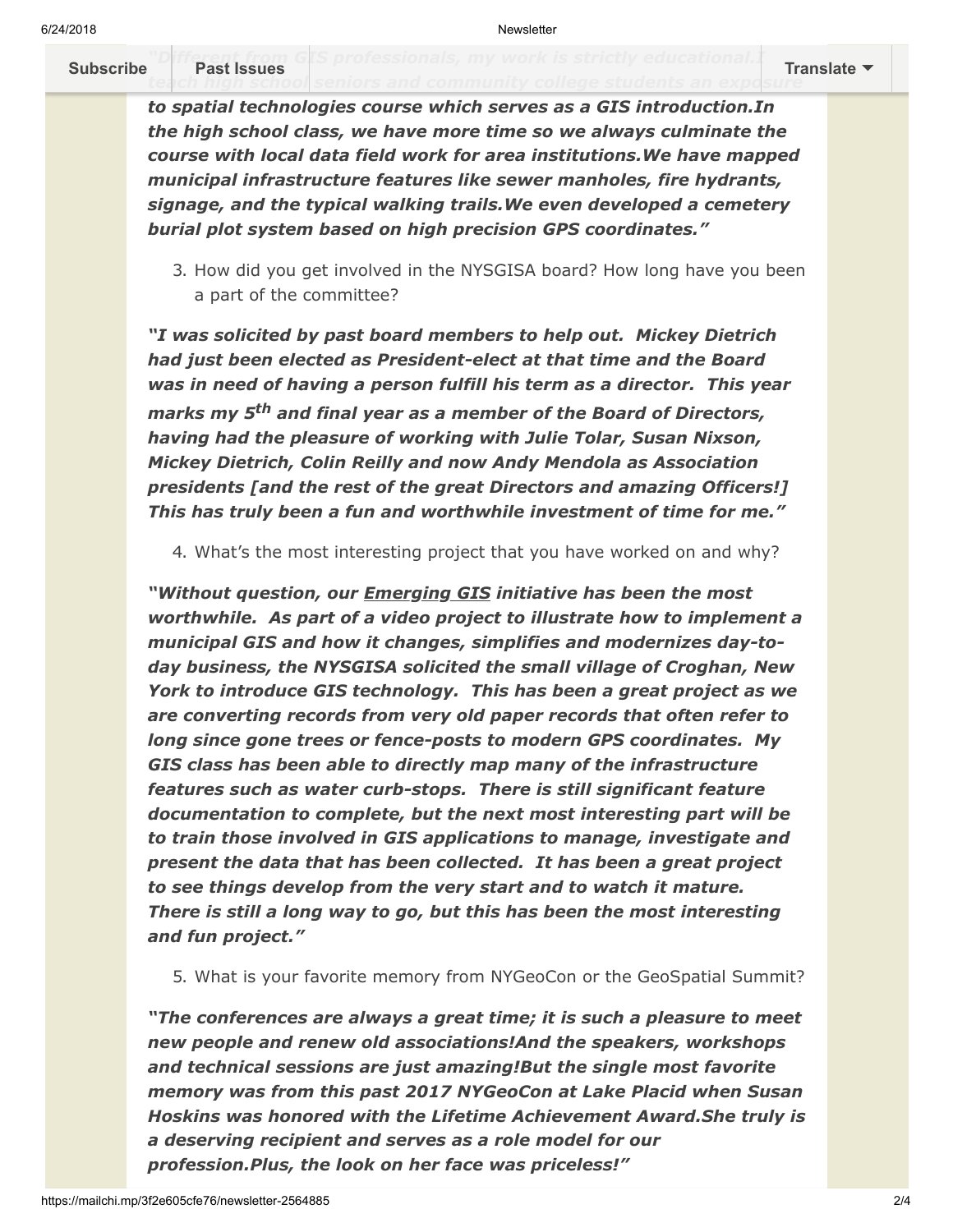# **[Subscribe](http://eepurl.com/c1OotD) Past Issues [Translate](javascript:;)**

*"The part of GIS mapping that I like the most is the ability to make data relevant for decision-makers accessible. GISers can make patterns in data emerge, spatial relationships between different but related datasets tangible to those that need to see those relationships in order to be effective in their service. Making that happen is what I like doing."*

7. If you could visit any one place in the world, where would it be and why?

# *"Golgotha near Jerusalem, Israel.This is where life begins for me."*

8. Do you have any specific advice or philosophies from working in the GIS world?

**"The continued advancement and expansion of the geospatial industry depends upon new talent being trained, empowered and turned loose.This industry must continue to prioritize resources to captivate the young to pursue geo-spatial careers.We will serve ourselves well if we establish pipelines from grade-school to professional credentialing and employment in the geospatial communities.If we don't, someone else will tap that population, but it will not be for geospatial benefit!"**

# Next Webinar: March 19, 12:00 PM - 1:00 PM



**Past Issues** 

## *Riparian Buffer Assessment*

Date: **Monday, March 19, 2018** — Time: **12:00 PM – 1:00 PM**

Presenter: **Jeff Pu, Ph.D. Candidate, SUNY-ESF**

## [Register here](https://nysgisa.clickmeeting.com/riparian-buffer-assessment/register?_ga=2.69478809.880366735.1519488536-1111399781.1512736708)

Synopsis: Riparian buffers play a significant role in filtering contamination and maintaining water quality. Under stress from climate change, agricultural practices and urbanization, the extent of buffers in many areas are decreasing and under pressure from economic developments. In order to protect existing buffers, we need to know the current conditions of various environmental attributes within the riparian corridors. Traditional fieldbased approaches to assess buffers ecological attributes cost a significant amount of money and resource. With recent innovations in GIS and other related fields, new technologies can now be utilized in buffer assessment. These include but not limited to cloud computing, BigData, spatial statistics,